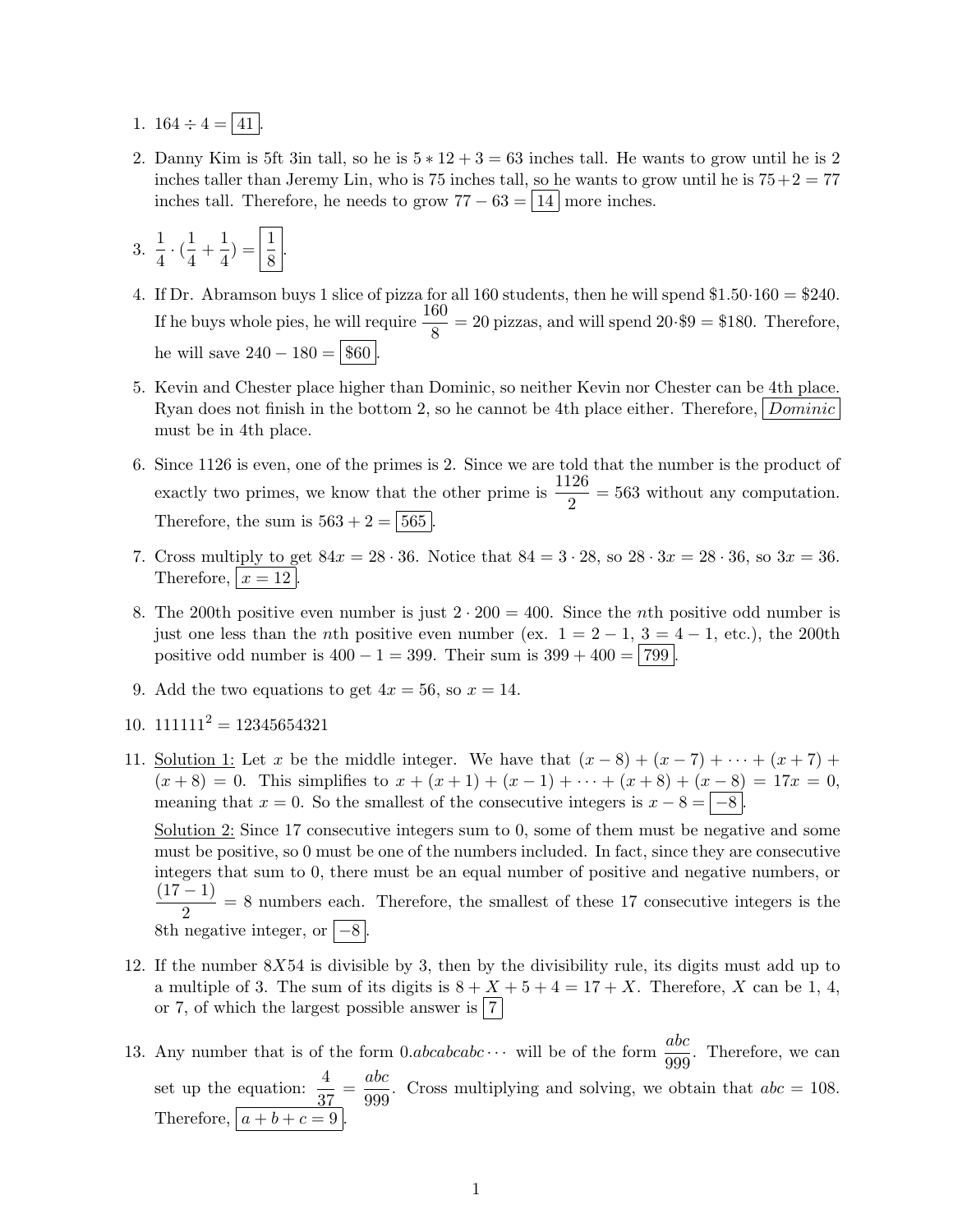- 14. The smallest number of items Fritz can buy to be able to be divided into fourths, fifths, and sixths, is simply the LCM (least common multiple) of 4, 5, and 6, which is  $4 \cdot 5 \cdot 3 = |60|$ .
- 15. Arthur scored  $3 \cdot 30 = 90$  points with three-point shots and  $0.80 \cdot 100 = 80$  points with free throws. Therefore, he scored a total of 170 points. The total possible points he could have .

47

scored is  $3 \cdot 45 + 100 = 235$ . Therefore, the answer is  $\frac{170}{235} = \frac{34}{47}$ 



- 16. In the diagram above, we can see that by drawing segment  $\overline{AC}$ , we get a hypotenuse of both right triangles ABC and CDA. To confirm this, we note that  $AB^2 + BC^2 = 7^2 + 24^2 = CD^2 +$  $AD^2 = 15^2 + 20^2 = 25^2$ . Therefore,  $AC = 25$  and we can find the area of the quadrilateral by adding the areas of the two triangles, which is  $\frac{1}{2}(7)(24) + \frac{1}{2}(20)(15) = 84 + 150 = 234$ .
- 17. This 10 day period will include 2 Sundays, 1 Saturday, and 7 weekdays. Therefore, the company will sell  $3 \cdot 10 + 7 \cdot 5 = |65|$  shirts in all.
- 18. Work backwards. Notice that when  $b = 1$ ,  $a \# b$  simplifies to  $a a = 0$ . Since we are being asked to find (something)  $\#1$ , this is just  $\boxed{0}$ .
- 19. We know, from 1 across and 1 down, that a two-digit perfect cube and a two-digit perfect square must have the same tens digit. The only options for the tens digit are therefore 2 (27 and 25) or 6 (64 and 64). However, if the tens digit is 6, then by 3 across we must have a multiple of 13 that begins with a 4. However, no such multiple exists, so the tens digit cannot be 6. Instead, it must be 2. We are now looking for a two-digit multiple of 13 that begins with a 5, and a two-digit multiple of 8 that begins with 7. We see that putting 2 in the last two boxes, giving 72 and 52, satisfies the criteria. Our final crossword looks like this:

| 2 |   |
|---|---|
| ς | 2 |

- 20. See #19
- 21. See #19
- 22. See #19
- 23. Add 1 to both sides. Notice that the left-hand side factors as  $(x + 1)^3$ , and the right-hand side is  $125 = 5^3$ . Therefore,  $x + 1 = 5$ , so  $\boxed{x = 4}$ .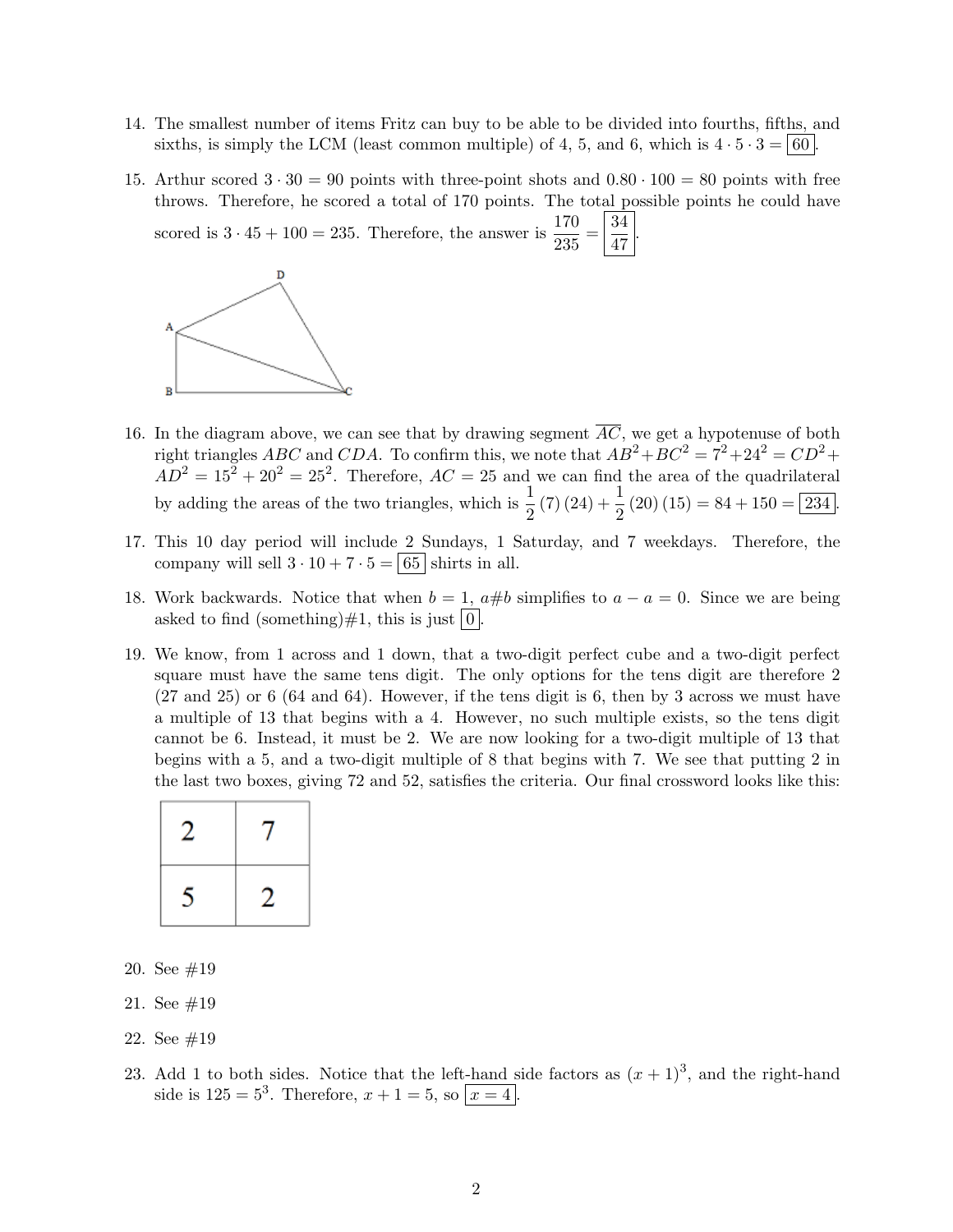- 24. Each sequence is composed of a 1 followed by one more 2 than the previous sequence had before it. Therefore, we know that the first number is a 1, and the second 1 is two numbers after (3rd), the next one is three numbers away (6th), and so on. Continuing this, we see that there are 10 ones in this pattern (occurring in positions 1, 3, 6, 10, 15, 21, 28, 36, 45, 55). The remaining 53 numbers are 2's, so the sum of the first 63 terms is  $53 \cdot 2 + 10 = |116|$ .
- 25. Say there were x Doduos and y Dodrios. There are 291 heads in total, so  $2x + 3y = 291$ . There are 222 feet in total, so  $2x + 2y = 222$ . Subtracting the second equation from the first, we get  $y = 291 - 222 = 69$ . We can plug in  $y = 69$  into either of the two equations to get  $|x = 42|$
- 26. There are two options: either Andrew chooses two boys, or he chooses one boy and one girl. For the former option, he has  $\frac{5 \cdot 4}{2} = 10$  ways to choose two members for his band, while for the latter option, he has  $5 \cdot 4 = 20$  ways to choose two members. Therefore, he has  $20 + 10 = 30$  different pairs of people to choose from.
- 27. Using the formula for an infinite geometric series,  $\frac{1}{a} + \frac{1}{a^2}$  $\frac{1}{a^2} + \frac{1}{a^3}$  $\frac{1}{a^3} + \cdots =$ 1 a  $1-\frac{1}{a}$  $\overline{a}$ . Multiplying the top and bottom by a, we have that  $\frac{1}{a-1} = \frac{4}{5}$  $\frac{4}{5}$ . We can solve for a to get  $a = \frac{9}{4}$  $\frac{3}{4}$ . Let  $S=\frac{1}{\epsilon}$  $\frac{1}{a^2} + \frac{1}{a^4}$  $\frac{1}{a^4} + \frac{1}{a^6}$  $\frac{1}{a^6} + \cdots$ . Then  $aS = \frac{1}{a}$  $\frac{1}{a} + \frac{1}{a^3}$  $\frac{1}{a^3} + \frac{1}{a^5}$  $\frac{1}{a^5} + \cdots$  Therefore,  $aS + S = \frac{1}{a}$  $\frac{1}{a} + \frac{1}{a^2}$  $\frac{1}{a^2} + \frac{1}{a^3}$  $\frac{1}{a^3} + \cdots = \frac{4}{5}$  $\frac{1}{5}$ . Plugging in  $a = \frac{9}{4}$  $\frac{9}{4}$ , we have that  $\frac{9}{4} \cdot S + S = \frac{13}{4}$  $\frac{13}{4} \cdot S = \frac{4}{5}$  $\frac{4}{5}$ . Solving for S, we get  $S = \frac{16}{65}$  $\frac{18}{65}$ .
- 28. Since there is absolutely no way to feasibly calculate  $5^{2012!}$ , we must look for a pattern. The last three digits of  $5^1$  are 005, for  $5^2$  they are 025, for  $5^3$  they are 125, and for  $5^4$  they are 625. Then we see that  $5^5 = 3125$ , which ends in 125, and that means that  $5^6$  will end in 625. This is a pattern that repeats with period 2, so all large odd powers of 5 will end in 125, while all large even powers of 5 will end in 625. Since 2012! is even, the last three digits of  $5^{2012}$ ! are  $\mid 625 \mid$
- 29. For the sake of argument, let us suppose that the distance between his house and his school is 240 miles. If we let  $t$  be the time in hours that Dennis took to get to school, then he drove t  $\frac{t}{2}$  for 40 mph and  $\frac{t}{2}$  for 60 mph. Since distance is product of time and velocity, we get that  $\overline{t}$  =  $\frac{t}{240}$  =  $\frac{t}{20}$  +  $\frac{t}{60}$  = 50t  $\implies$  t = 4.8. Thus, it took him 4.8 hours to get to school. 2<sup>2</sup><sup>2</sup> Secondly, on the way home, Dennis drove 120 miles with 40 mph, and another 120 miles with 60 mph. Hence, it took him  $\frac{120}{40} + \frac{120}{60}$  $\frac{120}{60}$  = 5 hours to get back home. Finally, since he took  $5 + 4.8 = 9.8$  hours to drive a total of  $2 \cdot 240 = 480$  miles, his average speed for the entire trip is  $\frac{480}{20}$  $\frac{480}{9.8} = \frac{2400}{49}$  $\frac{100}{49}$  mph.
- 30. Shift the 1 to the right side, giving  $x^{72} + x^{24} + x^4 + x^2 = -1$ . Now each term on the left-hand side is a perfect square, and perfect squares are always nonnegative. Therefore, the sum of four perfect squares cannot be negative, and therefore there are  $|0|$  solutions to this equation.
- 31. Let the smaller number be ABCD, then the digits of the larger number are  $A + 1, B + 1$  $1, C + 1, D + 1$ . Therefore, the larger number is 1111 greater than the smaller number. Let the smaller number be x. Then  $x + (x + 1111) = 5823$ . Solving for x, we have  $x = 2356$ . Therefore, the larger number is  $2356 + 1111 = |3467|$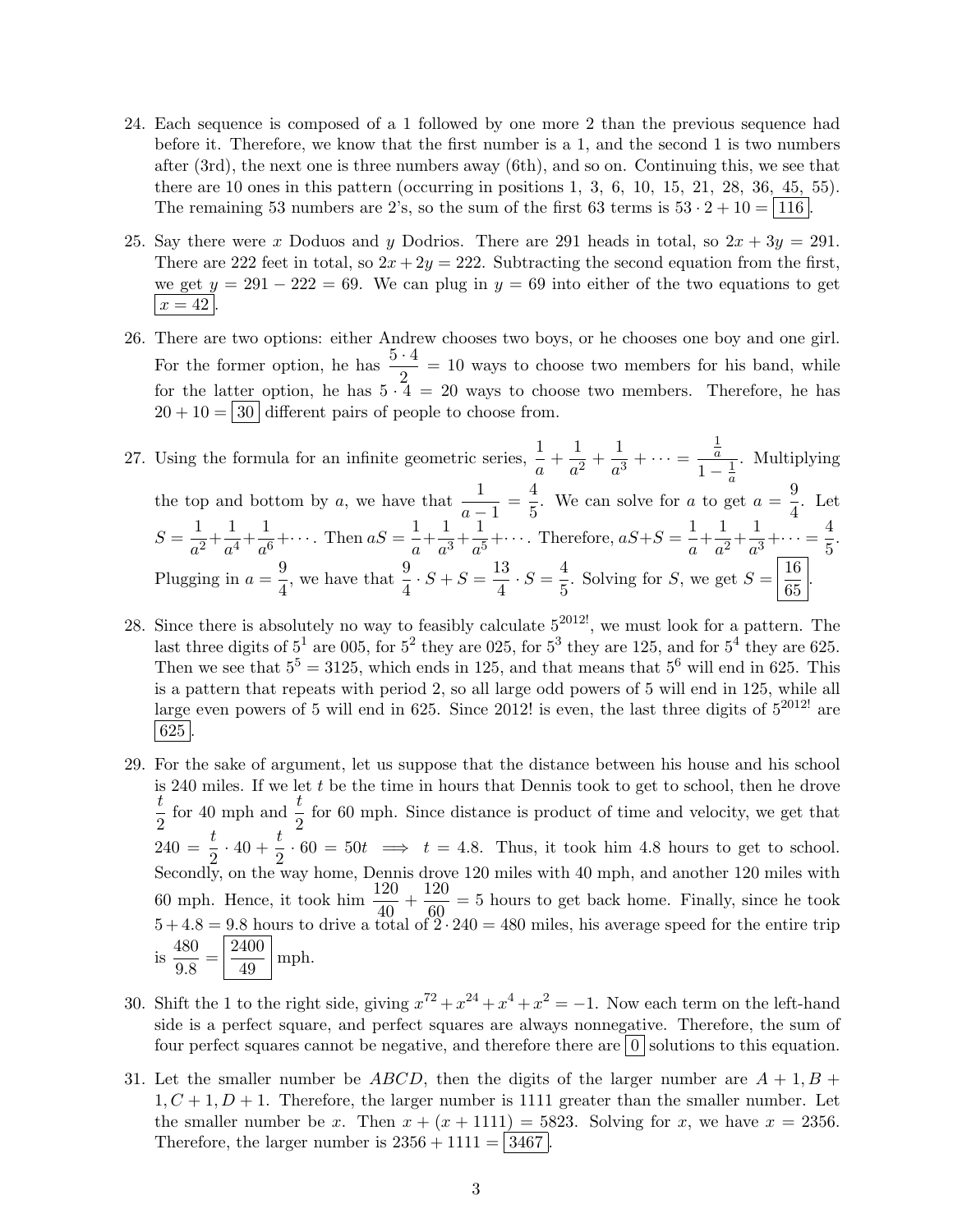- 32. First, square  $a + b = 5$  to get  $(a + b)^2 = a^2 + 2ab + b^2 = 25$ . Then, we can subtract  $2ab = 14$  from this equation to get  $a^2 + b^2 = 11$ . Now we square  $a^2 + b^2$  to get  $(a^2 + b^2)^2 =$  $a^4 + 2a^2b^2 + b^4 = 121$ . However, since  $2a^2b^2$  is just  $2(ab)^2 = 98$ , we can subtract that from the equation to get  $a^4 + b^4 = 121 - 98 = 23$ .
- 33. In a best scenario, any two lines would intersect each other exactly once. Therefore, there are  $\begin{pmatrix} 10 \\ 0 \end{pmatrix}$ 2  $\setminus$  $= 45$  intersections among the 10 lines. Each line could intersect each of the 2 circles twice, so there are at maximum 20 intersections of lines and circles. Two circles can intersect each other at max 2 times. Therefore, the maximum number of intersections in total is  $45 + 20 + 2 = 67$ .
- 34. For a positive integer of the form  $p_1^{e_1} \ldots p_n^{e_n}$ , the number of factors it has is  $(e_1 + 1) \ldots (e_n + 1)$ . Therefore, for the number to have exactly 12 factors, the expression  $(e_1 + 1) \dots (e_n + 1)$  must equal 12. Prime factoring 12, we see that we can satisfy this condition in many ways:

Case 1: The number has only one factor, i.e. it is of the form  $p^{e_1}$ . Then, in order for it to have 12 factors, we must have  $e_1 + 1 = 12 \rightarrow e_1 = 11$ . Therefore, it must be of the form  $p^{11}$ . The smallest prime p is 2, so the smallest number for this case is  $2^{11} = 2048$ .

<u>Case 2:</u> The number has two factors, i.e. it is of the form  $p_1^{e_1}p_2^{e_2}$ . Then, for this to have 12 factors, we must have  $(e_1 + 1)(e_2 + 1) = 12$ . This can be done in two ways: either  $p_1^3 p_2^2$  or  $p_1^5p_2^1$ . Either way, we will choose  $p_1 = 2$  and  $p_2 = 3$  because those are the two smallest primes, and we want the smallest prime possible for the largest exponent. These two give  $8 \cdot 9 = 72$ and  $32 \cdot 3 = 96$ , respectively.

<u>Case 3:</u> The number has three factors, i.e. it is of the form  $p_1^{e_1}p_2^{e_2}p_3^{e_3}$ . Then, for this to have 12 factors, we must have  $(e_1 + 1)(e_2 + 1)(e_3 + 1) = 12$ . This can only be done in one way: if  $e_1 = 2, e_2 = 1$ , and  $e_3 = 1$  (letting any  $e_n = 0$  reverts to one of the earlier cases). Therefore, the number must be of the form  $p_1^2 p_2^1 p_3^1$ . Following the rule of giving the largest exponent the smallest possible prime, we get the smallest possible value of that expression by setting  $p_1 = 2, p_2 = 3, \text{ and } p_3 = 5, \text{ giving us a final answer of } 4 \cdot 3 \cdot 5 = 60.$ 

Of the three cases, the smallest possible number with exactly 12 factors is  $\vert 60 \vert$ 

- 35. Let this 3-digit number be abc. Then the equation we can write is  $a^2 + b^2 + c^2 = 2(a+b+c)$ . By subtracting  $2a + 2b + 2c$  from both sides, and adding 3 to both sides, we can group terms to get:  $(a-1)^2 + (b-1)^2 + (c-1)^2 = 3$ . The only way for 3 squares to sum to 3 is 1+1+1. Therefore,  $(a - 1)^2 = 1$ . Since none of the digits are 0, we have that  $a = 2$ . Similarly, we obtain that  $a = b = c = 2$ . Therefore, our number is 222.
- 36. We split this problem up into two cases: the first, when the animals on both ends are both dogs, and the second when they are both cats.

Case 1: Both animals are dogs. Then we have to arrange the remaining 5 identical cats and 2 identical dogs in a row between the two dogs. There are  $\frac{7!}{5!2!} = 21$  ways to do this.

Case 2: Both animals are cats. Then we have to arrange the remaining 3 identical cats and 4 identical dogs in a row between the two cats. There are  $\frac{7!}{3!4!} = 35$  ways to do this.

Adding the two cases together, there are a total of  $35 + 21 = 56$  arrangements of cats and dogs that satisfy the criteria.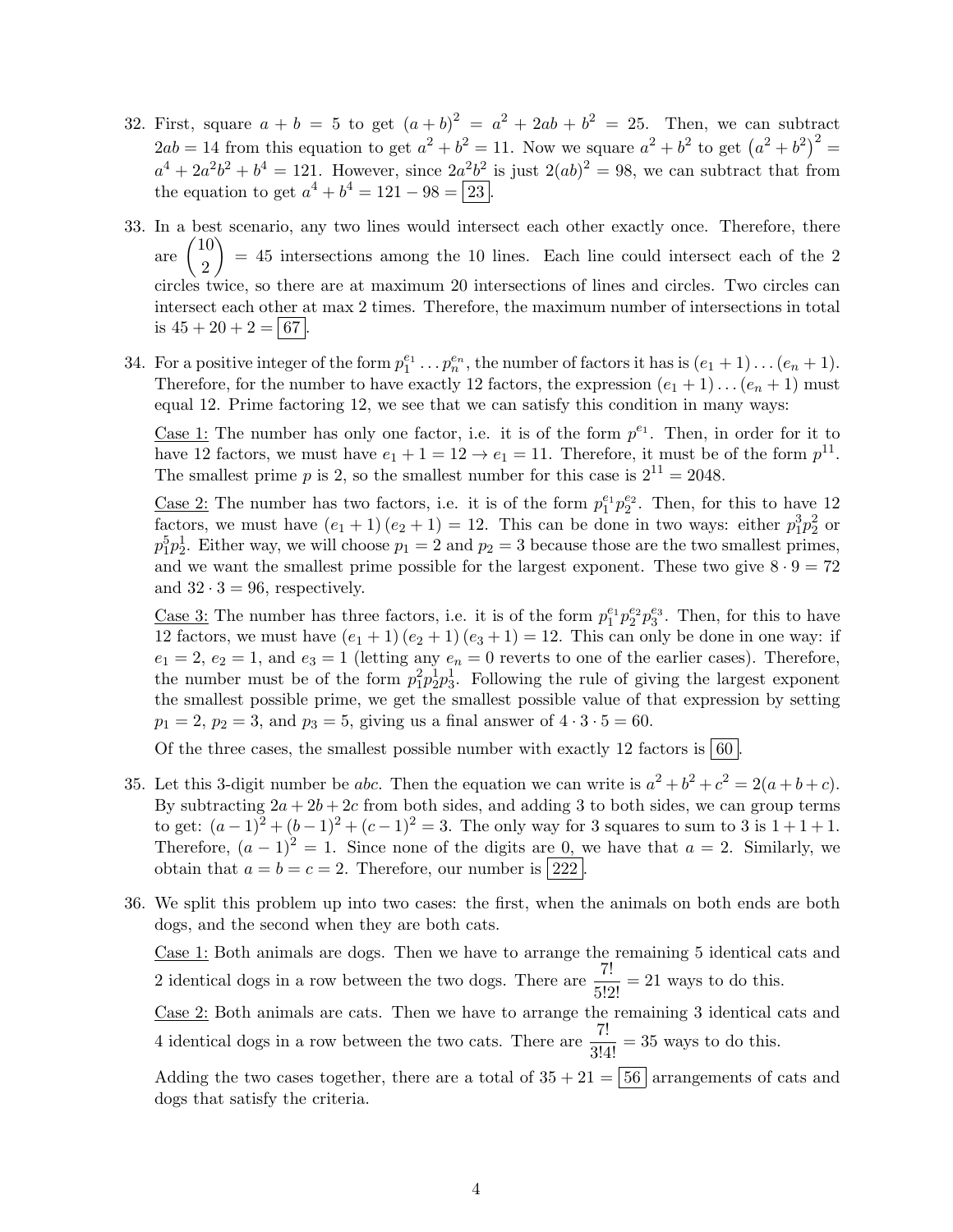| What Kelvin Rolls | What AJ Can Roll              |
|-------------------|-------------------------------|
|                   | 1, 2, 3, 4, 5, 6, 7, 8, 9, 10 |
| 2                 | 1, 2, 3, 4, 5, 6, 7, 8, 9, 10 |
| 3                 | 1, 2, 3, 4, 5, 6, 7, 8, 9, 10 |
| 4                 | 1, 2, 3, 4, 5, 6, 7, 8, 9, 10 |
| к                 | 1, 2, 3, 4, 5, 6, 7, 8, 9, 10 |
|                   | 1, 2, 3, 4, 5, 6, 7, 8, 9, 10 |

- 37. The way the table above is constructed lends itself to the solution. If Kelvin olls  $k$ , then for AJ's roll to be at least twice Kelvin's, AJ must roll a number between 2k and 10 inclusive. There are  $10 - 2k + 1 = 11 - 2k$  such numbers. We note that if Kelvin rolls a 6, AJ's roll cannot be at least twice of that. Therefore, we are summing  $11 - 2k$  for  $1 \leq k \leq 5$ . If we write this out, we see that we are just adding  $9 + 7 + 5 + 3 + 1 = 25$ . Hence, the answer is 25  $\frac{25}{60} = \frac{5}{12}$ 12
- 38. We first prime factor 3600 as  $60^2 = 2^4 \cdot 3^2 \cdot 5^2$ . For a factor of this to be a perfect square, all of its prime factors must be raise to an even power. This means that the power of 2 can be either  $0, 2$ , or  $4$  (yes 1 is a perfect square factor too!). The power of 3 can be either 0 or 2, and the power of 5 can be either 0 or 2. Therefore, there are  $3 \cdot 2 \cdot 2 = 12$  perfect square factors of 3600.
- 39. If a number is congruent to 1 mod 3 and 1 mod 5, then it must be congruent to 1 mod 15. We can list the first few numbers that leave a remainder of 1 when divided by 15: 1, 16, 31, 46, 61, 76, 91, 106, ?. We see that  $91$  is the first number that is divisible by 7.
- 40. Call these two numbers x and y, with  $x > y$ . We have that  $x y = 9$ , or  $x = y + 9$ , and that xy is as small as possible. Substituting  $x = y + 9$  into the second equation gives us that  $y(y+9)$ , or  $y^2 + 9y$ , is as small as possible. Since this is a quadratic, its minimum occurs when  $y = -\frac{b}{2}$  $\frac{b}{2a} = -\frac{9}{2(1)} = -4.5$ . However, since x and y are integers, we can simply choose y to be the integer closest to  $-4.5$ , which is either  $-4$  or  $-5$  (we will see that they both give the same product). For the two choices of  $y$  listed above, plugging them into the first equation gives  $x = 5$  and  $x = 4$ , respectively. Both of these pairs of x and y give a product of  $-5(4) = -4(5) = |-20|$ .
- 41. The triangular faces contribute  $3 \cdot 8 = 24$  edges. The octagonal faces contribute  $8 \cdot 6 = 48$ edges. However, each edge is counted twice since every edge is the meeting of two faces. Therefore, there are  $\frac{24+48}{2} = 36$  edges in total.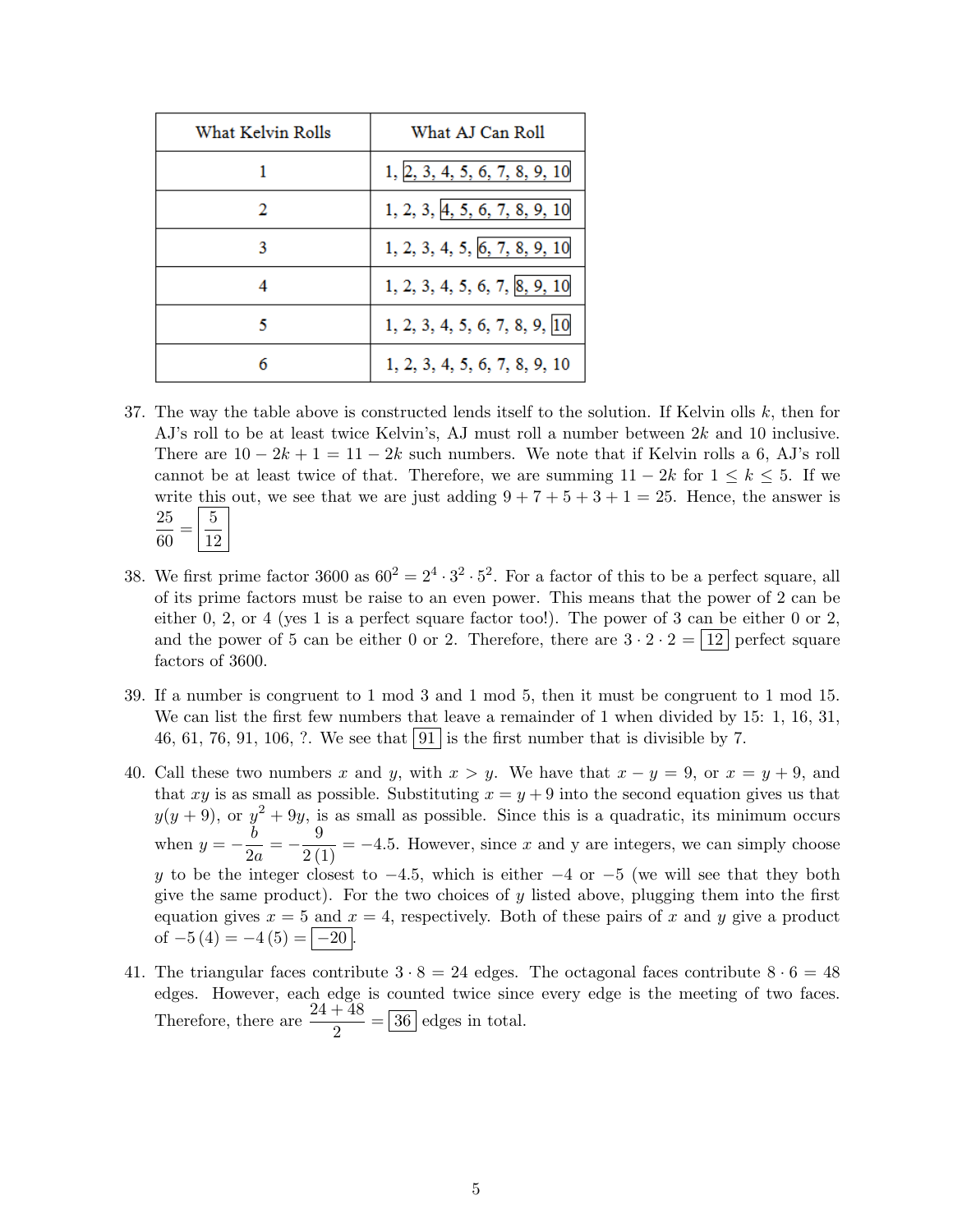42. Solution 1: James can flip: 7 heads and 0 tails, 6 heads and 1 tail, 5 heads and 2 tails, or 4 heads and 3 tails. 7 heads: There is only one way for him to do this, and it happens with probability  $\left(\frac{1}{2}\right)$ 2  $\bigg)^7 = \frac{1}{10}$  $\frac{1}{128}$ . 6 heads: There are  $\begin{pmatrix} 7 \\ 2 \end{pmatrix}$ 6  $= 7$  ways for him to do this, and it happens with probability  $7\left(\frac{1}{2}\right)$ 2  $\bigg\}^7 = \frac{7}{18}$  $\frac{1}{128}$ . 5 heads: There are  $\begin{pmatrix} 7 \\ 7 \end{pmatrix}$ 5  $= 21$  ways for him to do this, and it happens with probability  $21\left(\frac{1}{2}\right)$ 2  $\bigg)^7 = \frac{21}{100}$  $\frac{21}{128}$ . 4 heads: There are  $\begin{pmatrix} 7 \\ 4 \end{pmatrix}$ 4  $= 35$  ways for him to do this, and it happens with probability  $35\left(\frac{1}{2}\right)$ 2  $\bigg)^7 = \frac{35}{129}$  $\frac{99}{128}$ 

Therefore, the total probability James has of flipping more heads than tails is  $\frac{1}{128} + \frac{7}{12}$  $\frac{1}{128}$  + 21  $\frac{21}{128} + \frac{35}{128}$  $\frac{35}{128} = \frac{64}{128}$  $\frac{64}{128} = \frac{1}{2}$  $\frac{1}{2}$ .

Solution 2: Let the probability James flips more heads than tails be  $P_H$ , the probability that he flips more tails than heads be  $P_T$ , and the probability that he flips an equal number of heads as tails be  $P_E$ . Since these are the only three possibilities when flipping coins,  $P_H + P_T + P_E = 1$ . Furthermore, since James flips a fair coin, there is no difference between him flipping 4 heads and 3 tails or him flipping 4 tails and 3 heads. This is because the probability of flipping h heads is the same as the probability of flipping h tails. Thus,  $P_H =$  $P_T \rightarrow 2P_H + P_E = 1 \rightarrow P_H = \frac{1-P_E}{2}$  $\frac{1}{2}$ . However, since James flips 7 coins, there is no way for him to flip an equal number of heads as tails, i.e.  $P_E = 0 \rightarrow P_H = \frac{1}{2}$ .

2 43. The first  $2012$ ?1337 = 675 digits will be 9, while the rest of the digits will be 0. Therefore,

the digit-sum is  $675 \cdot 9 = | 6075 |$ 

- 44. In order to have exactly one patient with each condition, the doctor must also have one patient who is perfectly fine. Since the four patients can be afflicted with each status condition in any order, we must multiply the final probability by the number of orderings, which is just  $4 \cdot 3 \cdot 2 \cdot 1 = 24$ . The probability of having exactly one patient with each condition is therefore  $24 \cdot \frac{1}{4}$  $\frac{1}{4} \cdot \frac{1}{3}$  $\frac{1}{3} \cdot \frac{1}{6}$  $\frac{1}{6} \cdot \frac{1}{4}$  $\frac{1}{4} = \frac{1}{12}$  $rac{1}{12}$ .
- 45. First, we find the radius of the incircle. It is known that  $A = rs$  where A is the area of the triangle,  $r$  is the inradius, and  $s$  is the semi-perimeter. Using Heron's formula, we obtain that  $A = \sqrt{27(27-17)(27-18)(27-19)} = 36\sqrt{15}$ . The semi-perimeter is  $s = \frac{17+18+19}{8}$  $\frac{10}{2}$  = 27. Therefore, the inradius is  $r = \frac{36\sqrt{15}}{27}$  $\frac{\sqrt{15}}{27} = \frac{4}{1}$ √ 15  $\frac{1}{3}$ . Let the incircle be tangent to side  $PQ$ at point T, side QR at point V, and side RP at point U. Then  $TI = \frac{4\sqrt{15}}{2}$ √  $\frac{10}{3}$ . It is well known that  $PT = \frac{PQ + PR - QR}{2}$  $\frac{P}{2} = \frac{17 + 19 - 18}{2}$  $\frac{20}{2}$  = 9. (This can be seen by noting that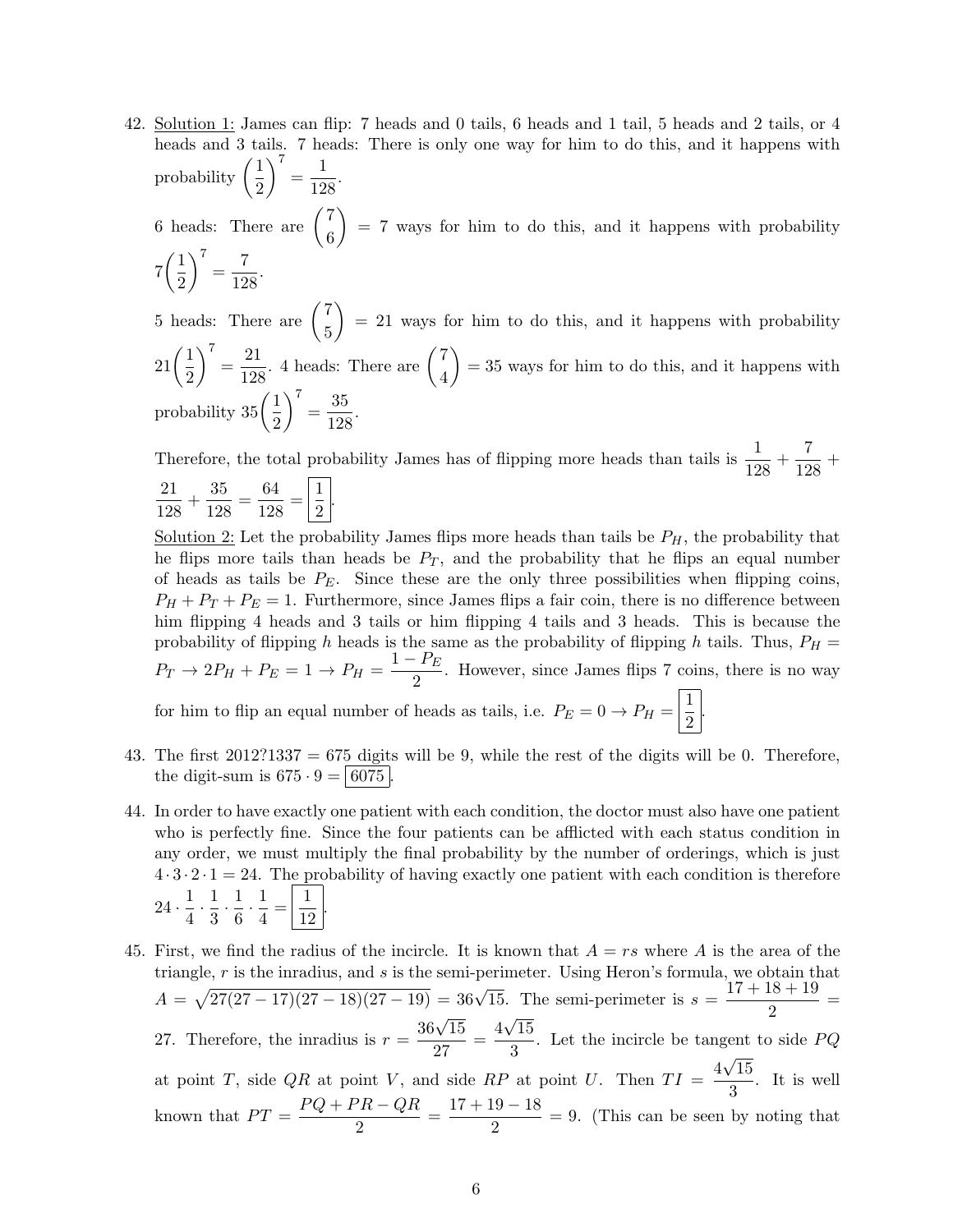tangents from the same point to a circle are of equal length, i.e.  $PT = PU$ ,  $QT = QV$ , and  $RV = RU$ .) Therefore,  $(PI)^2 = (PT)^2 + (TI)^2 = 81 + \frac{80}{3}$  $rac{30}{3} = \frac{323}{3}$  $\frac{20}{3}$ .

- 46. We will solve this problem by complementary probability—finding the probability that the bug does not reach all three vertices in three seconds. There are only two ways the bug can achieve this: either the bug goes (to the following vertices in order) BAB or CAC. These two ways both have the same probability,  $\frac{1}{2} \cdot \frac{1}{2}$  $\frac{1}{2} \cdot \frac{1}{2}$  $\frac{1}{2} = \frac{1}{8}$  $\frac{1}{8}$ . Therefore, the probability that the bug does **not** reach all three vertices is  $\frac{1}{8} + \frac{1}{8}$  $\frac{1}{8} = \frac{2}{8}$  $\frac{2}{8} = \frac{1}{4}$  $\frac{1}{4}$ , and the probability that he does reach all three vertices is  $1 - \frac{1}{4}$  $\frac{1}{4} = \frac{3}{4}$  $\frac{6}{4}$
- 47. The formula for the volume of a tetrahedron with side length s is:  $\frac{s^3\sqrt{}}{12}$ 2  $\frac{1}{12}$ . Plugging in  $s =$ √ 2, we get that the volume is  $\frac{4}{12} = \frac{1}{3}$  $\frac{1}{3}$ . Let the side length of the cube be x. Then  $x^3 = 1/3$  and  $x=\frac{1}{\sqrt[3]{3}}$ . √

Proof that the volume of a tetrahedron with side length s is:  $\frac{s^3\sqrt{2}}{10}$  $\frac{1}{12}$ : Let the vertices of the tetrahedron be  $A, B, C, D$ . Let the foot altitude from D to face ABC be H.  $(HO)^2 =$  $(AD)^2 - (AO)^2 = s - (\frac{s}{\sqrt{2}})$ 3  $)^{2}=\frac{2}{2}$  $rac{2}{3}$ . Therefore,  $HO = \frac{s\sqrt{2}}{\sqrt{3}}$ 3 . The area of *ABC* is  $\frac{s^2\sqrt{3}}{4}$  $\frac{\sqrt{3}}{4}$ , so the volume of the tetrahedron is:  $\frac{1}{3} \cdot \frac{s\sqrt{2}}{\sqrt{3}}$ √ √ √ 3  $\cdot \frac{s^2\sqrt{3}}{4}$  $\frac{\sqrt{3}}{4} = \frac{s^3\sqrt{2}}{12}$  $\frac{1}{12}$ .



48. Since the sum of the angles in a quadrilateral is  $360^\circ$ , we can use this fact to find that  $\angle D = 360 - 150 - 60 - 60 = 90^{\circ}$ , or a right angle. Now we extend  $\overline{AD}$  and  $\overline{BC}$  to meet at point E, forming an equilateral triangle  $(\angle E = 180 - 60 - 60 = 60^{\circ})$ . Since the angle bisector and perpendicular bisector in an equilateral triangle are the same,  $E$ ,  $X$ , and  $Y$  are collinear. We notice that since  $\angle EAX = 60^{\circ}$  and  $\angle EXA = 90^{\circ}$ ,  $\triangle AEX$  is a 30-60-90 right columear. We notice that since  $\angle EAX = 00$  and  $\angle EXA = 90$ ,  $\triangle AEA$  is a 30-00-90 right triangle, and  $EX = AX\sqrt{3} = 4\sqrt{3}$ . Now we only need to find the value of  $\overline{EY}$ , which is the hypotenuse of  $\triangle DEF$ . Since  $\angle DEF = 30^\circ$  and  $\angle DEC = 60^\circ$ ,  $\triangle DEF$  and  $\triangle DEC$  are also 30-60-90 right triangles. From  $\triangle DEC$ , we know that  $CD = 3$ , so  $DE = \frac{CD}{\sqrt{2}}$ 3 = √ 3. We then use this new piece of information for  $\triangle DEF$ , noting that  $DY = \frac{DE}{\sqrt{2}}$ 3 and  $EY = 2DY$ , meaning that  $EY = \frac{2DE}{\sqrt{2}}$ 3 = 2. Therefore, the length of  $\overline{XY}$  is  $EX - EY = |4|$ √  $3 - 2$ .